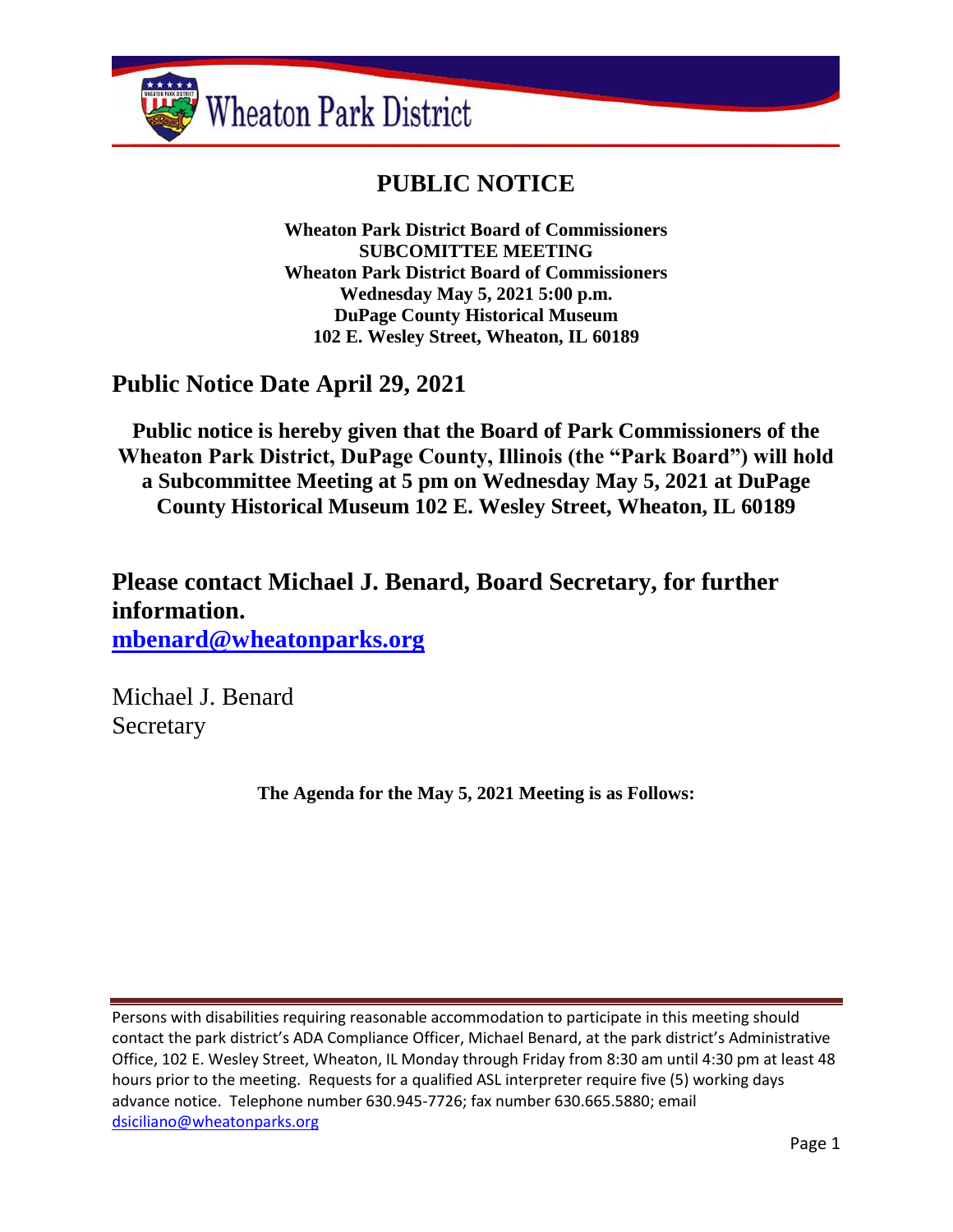

# **Meeting of the Wheaton Park District Board of Commissioners May 5, 2021 5:00 pm**

*No Action Will Be Taken at This Meeting – Review & Discussion Only*

### **CALL TO ORDER**

#### **DISCUSSION ITEMS**

#### **Buildings and Grounds**

- 1. Review of 2021 Capital Purchases and Projects Prioritization
- 2. Review of Bid Results for the Graf Park Shelter Concrete Replacement Project
- 3. Review of Preliminary Engineering Proposals for Community Center Parking Lot Replacement Project
- 4. Rice Pool Filter Room and Water Slide Deck Repair Project Update
- 5. Arrowhead Golf Club Building Siding Repair Project Update
- 6. Review of Request for Approval of Beer and Wine Sales in Memorial Park During Concerts and Events
- 7. Review or Memorial Park Concert Series Ticketing and Crowd Management Plan

#### **Finance and Administration**

- 1. Review of Financial Projections
- 2. Review of Wheaton Park District Finance Policies
- 3. Review of Carol Stream Park District Resolution Petitioning the Disconnection of Territory Commonly Known as Community Park from the Wheaton Park District
- 4. Review of Amendment to the Wheaton Park District Cafeteria Plan with Dependent Care Flexible Spending Arrangement – Resolution 2021-05
- 5. Review of National Recreation and Parks Association Educational Conference Commissioner Attendance
- 6. Review of Cosley Foundation Appointee
- 7. Review of Canvass of the Votes Cast in the Consolidated General Election April 6, 2021

#### **Review of Annual Meeting Items**

- 1. Election of President and Vice President
- 2. Appointment of Secretary and Treasurer
- 3. Appointment of Foundation Liaisons and Subcommittee Chairmen

Persons with disabilities requiring reasonable accommodation to participate in this meeting should contact the park district's ADA Compliance Officer, Michael Benard, at the park district's Administrative Office, 102 E. Wesley Street, Wheaton, IL Monday through Friday from 8:30 am until 4:30 pm at least 48 hours prior to the meeting. Requests for a qualified ASL interpreter require five (5) working days advance notice. Telephone number 630.945-7726; fax number 630.665.5880; email [dsiciliano@wheatonparks.org](mailto:dsiciliano@wheatonparks.org)